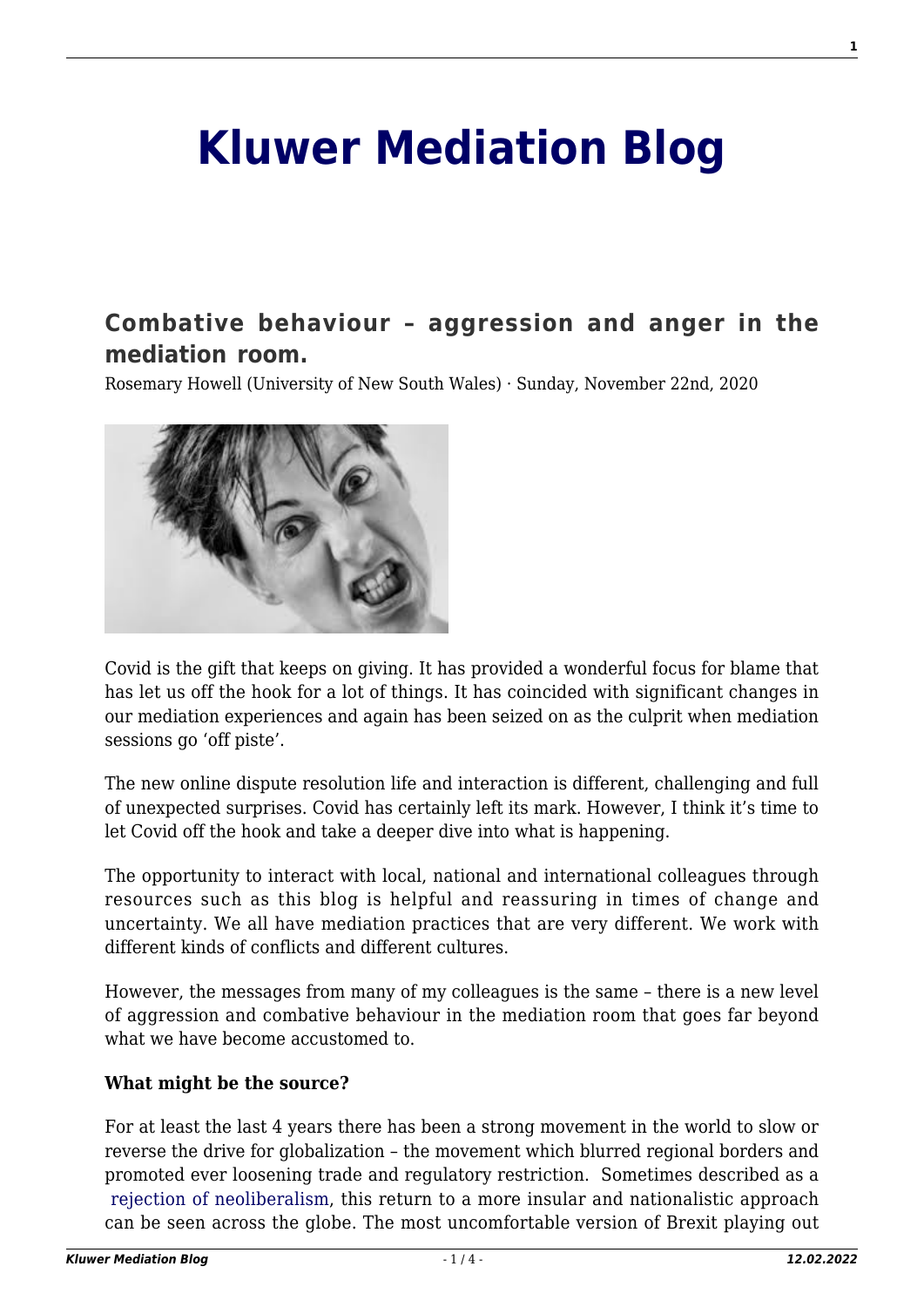before our unwilling eyes is one example. We also see the Trumpian predilection for unwinding alliances and free trade agreements. Jingoism is on the rise.

## **The impact on individual behaviour**

As an observer, these powerful and highly visible forms of national encouragement for valuing the local over the global seem also to have had a significant impact on the behaviour of many individuals. Numerous research projects track and identify the [rise](https://www.psychologicalscience.org/news/releases/individualistic-practices-and-values-increasing-around-the-world.html) [of individualism](https://www.psychologicalscience.org/news/releases/individualistic-practices-and-values-increasing-around-the-world.html) as a global phenomenon. During Covid this phenomenon has been readily identifiable, for example, in multiple examples of refusal to wear a mask – where the explanation is not a scientific belief (for example that masks have no impact of the spread of the disease) but an assertion that being coerced into mask-wearing is a breach of individual rights. The same phenomenon is observable in the rise of the 'anti-vaxxers' who are being identified as a very real threat to the development of herd immunity to Covid via vaccination.

#### **Aggression in the online world**

Cyberbullying and aggression abound online. Strangers who know nothing about us or our values feel free to make appalling comments about our ethics, ideas and appearance with very limited opportunities for us to protect and defend ourselves or have the behaviour called out as unacceptable.

Access to everything gives us a livestream of presidential figures receiving applause and admiration for using bullying and name-calling to demean and damage political opponents. We have become accustomed to a continuing stream of aggressive behaviour. There is no evidence that anti-cyber bullying campaigns with slogans like ['It's cool to be kind'](https://www.thecooltobekindproject.org/) have any real traction with those whose daily online trolling is rewarded by lack of consequences.

#### **What does this mean for mediation and mediators?**

This question has been keeping me up at night.

In the end it has taken me back to basics – to revisit the researchers and thinkers whose work has informed some of our basic mediation practices.

I began by revisiting the work of [Dr Robert Kegan](https://en.wikipedia.org/wiki/Robert_Kegan). I have long been a fan of the way his thinking about human development is laid out for us in a succession of his texts. It is fascinating to walk with him as he explores, develops, discards and rethinks. It seems like a great practice for us as mediators.

His early work ['The Evolving Self](https://archive.org/details/evolvingselfprob00kega)' gave us 'meaning making' – his analysis of how we navigate and make sense of the world. He presented our ongoing challenge as a tussle between being and being seen to be a distinct individual on the one hand and our urge to belong on the other.

As the world changed, Kegan's ideas changed too. It seemed as if he anticipated some social changes before they arrived. ['How we can Change the Way we Work'](https://archive.org/details/howwaywetalkcanc0000kega) introduced us to his immunity map, further enhanced in ['Immunity to Change'](https://archive.org/details/isbn_9781422117361). These

**2**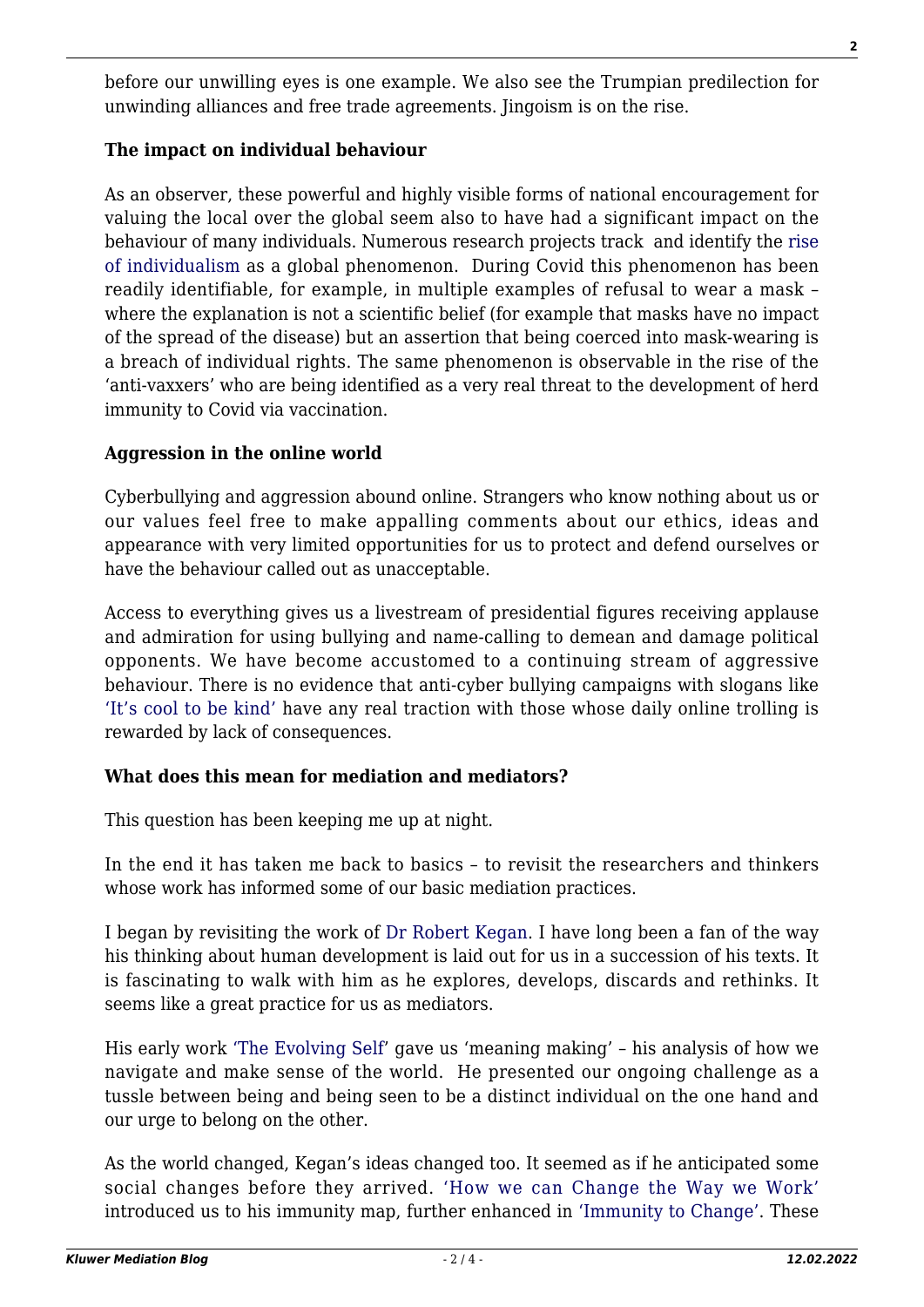texts (co-authored with Dr Lisa Laskow Lahey) connected Kegan's ideas with frameworks from other influential thinkers and gave them greater power and influence. Kegan explored the significance of the big assumptions which underlie our behaviour. He developed thinking tools for questioning these assumptions drawing on the work of others who were already pursuing these ideas – such as the work of the management educationalist, the late Dr Chris Argyris and his [Ladder of Inference](https://en.wikipedia.org/wiki/Chris_Argyris) .

# **And the answer is ……?**

It seems unwise to suggest the answer is clear – however the opportunity to return to our basic ideas about dealing with conflict is reassuring. Revisiting the texts gives me a stronger sense that while the challenges of the mediation room seem different and troubling, there is a lot of help at hand. The tools are there to help us ask and answer the important questions:

- What is happening and why?
- What do I need in my repertoire to maximise my facilitative role?

Sounds like a plan!

*To make sure you do not miss out on regular updates from the Kluwer Mediation Blog, please subscribe [here.](http://mediationblog.kluwerarbitration.com/newsletter/)*

**Kluwer Arbitration Practice Plus** now offers an enhanced Arbitrator Tool with 4,100+ data-driven Arbitrator Profiles and a new Relationship Indicator exploring relationships of 12,500+ arbitration practitioners and experts.